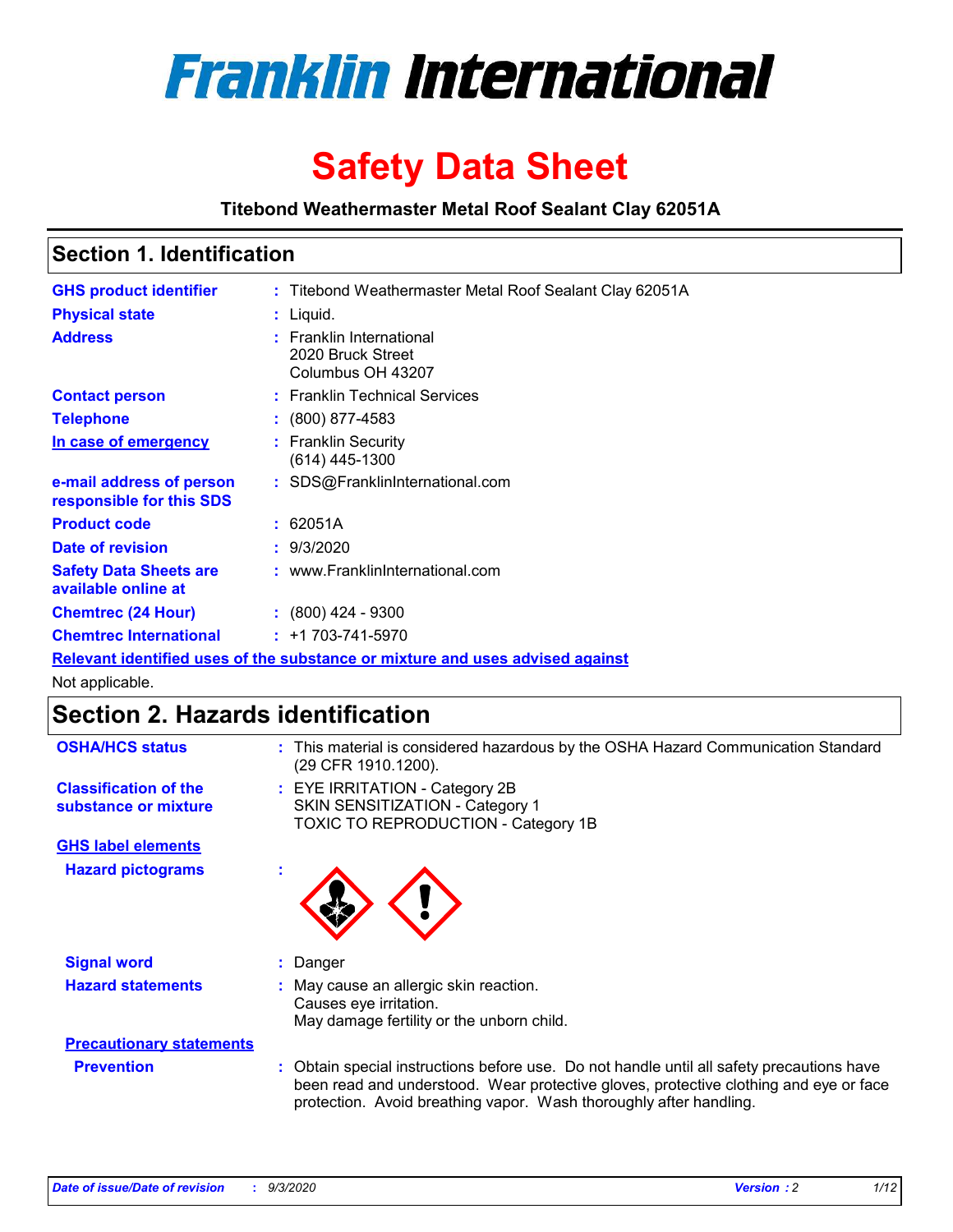### **Section 2. Hazards identification**

| <b>Response</b>                            | : IF exposed or concerned: Get medical advice or attention. Wash contaminated clothing<br>before reuse. IF ON SKIN: Wash with plenty of water. IF IN EYES: Rinse cautiously<br>with water for several minutes. Remove contact lenses, if present and easy to do.<br>Continue rinsing. If eye irritation persists: Get medical advice or attention. |
|--------------------------------------------|----------------------------------------------------------------------------------------------------------------------------------------------------------------------------------------------------------------------------------------------------------------------------------------------------------------------------------------------------|
| <b>Storage</b>                             | : Store locked up.                                                                                                                                                                                                                                                                                                                                 |
| <b>Disposal</b>                            | : Dispose of contents and container in accordance with all local, regional, national and<br>international regulations.                                                                                                                                                                                                                             |
| <b>Hazards not otherwise</b><br>classified | : Product generates methanol during cure.                                                                                                                                                                                                                                                                                                          |

# **Section 3. Composition/information on ingredients**

| <b>Substance/mixture</b> |  | : Mixture |
|--------------------------|--|-----------|
|--------------------------|--|-----------|

| <b>Ingredient name</b>       | $\frac{9}{6}$ | <b>CAS number</b> |
|------------------------------|---------------|-------------------|
| 3-aminopropyltriethoxysilane | ≤3            | 919-30-2          |
| Dibutyltin dilaurate         | ∣≤0.3         | 77-58-7           |

Any concentration shown as a range is to protect confidentiality or is due to batch variation.

**There are no additional ingredients present which, within the current knowledge of the supplier and in the concentrations applicable, are classified as hazardous to health or the environment and hence require reporting in this section.**

**Occupational exposure limits, if available, are listed in Section 8.**

### **Section 4. First aid measures**

| <b>Description of necessary first aid measures</b> |                                                                                                                                                                                                                                                                                                                                                                                                                                                                                                                                                                                                                                                                                                                                                                           |
|----------------------------------------------------|---------------------------------------------------------------------------------------------------------------------------------------------------------------------------------------------------------------------------------------------------------------------------------------------------------------------------------------------------------------------------------------------------------------------------------------------------------------------------------------------------------------------------------------------------------------------------------------------------------------------------------------------------------------------------------------------------------------------------------------------------------------------------|
| <b>Eye contact</b>                                 | : Immediately flush eyes with plenty of water, occasionally lifting the upper and lower<br>eyelids. Check for and remove any contact lenses. Continue to rinse for at least 10<br>minutes. If irritation persists, get medical attention.                                                                                                                                                                                                                                                                                                                                                                                                                                                                                                                                 |
| <b>Inhalation</b>                                  | : Remove victim to fresh air and keep at rest in a position comfortable for breathing. If<br>not breathing, if breathing is irregular or if respiratory arrest occurs, provide artificial<br>respiration or oxygen by trained personnel. It may be dangerous to the person providing<br>aid to give mouth-to-mouth resuscitation. Get medical attention. If unconscious, place<br>in recovery position and get medical attention immediately. Maintain an open airway.<br>Loosen tight clothing such as a collar, tie, belt or waistband. In case of inhalation of<br>decomposition products in a fire, symptoms may be delayed. The exposed person may<br>need to be kept under medical surveillance for 48 hours.                                                       |
| <b>Skin contact</b>                                | : Wash with plenty of soap and water. Remove contaminated clothing and shoes. Wash<br>contaminated clothing thoroughly with water before removing it, or wear gloves.<br>Continue to rinse for at least 10 minutes. Get medical attention. In the event of any<br>complaints or symptoms, avoid further exposure. Wash clothing before reuse. Clean<br>shoes thoroughly before reuse.                                                                                                                                                                                                                                                                                                                                                                                     |
| <b>Ingestion</b>                                   | : Wash out mouth with water. Remove dentures if any. Remove victim to fresh air and<br>keep at rest in a position comfortable for breathing. If material has been swallowed and<br>the exposed person is conscious, give small quantities of water to drink. Stop if the<br>exposed person feels sick as vomiting may be dangerous. Do not induce vomiting<br>unless directed to do so by medical personnel. If vomiting occurs, the head should be<br>kept low so that vomit does not enter the lungs. Get medical attention. Never give<br>anything by mouth to an unconscious person. If unconscious, place in recovery position<br>and get medical attention immediately. Maintain an open airway. Loosen tight clothing<br>such as a collar, tie, belt or waistband. |
| Most important symptoms/effects, acute and delayed |                                                                                                                                                                                                                                                                                                                                                                                                                                                                                                                                                                                                                                                                                                                                                                           |
| <b>Potential acute health effects</b>              |                                                                                                                                                                                                                                                                                                                                                                                                                                                                                                                                                                                                                                                                                                                                                                           |
| Eye contact                                        | : May cause eye irritation.                                                                                                                                                                                                                                                                                                                                                                                                                                                                                                                                                                                                                                                                                                                                               |
| <b>Inhalation</b>                                  | : No known significant effects or critical hazards.                                                                                                                                                                                                                                                                                                                                                                                                                                                                                                                                                                                                                                                                                                                       |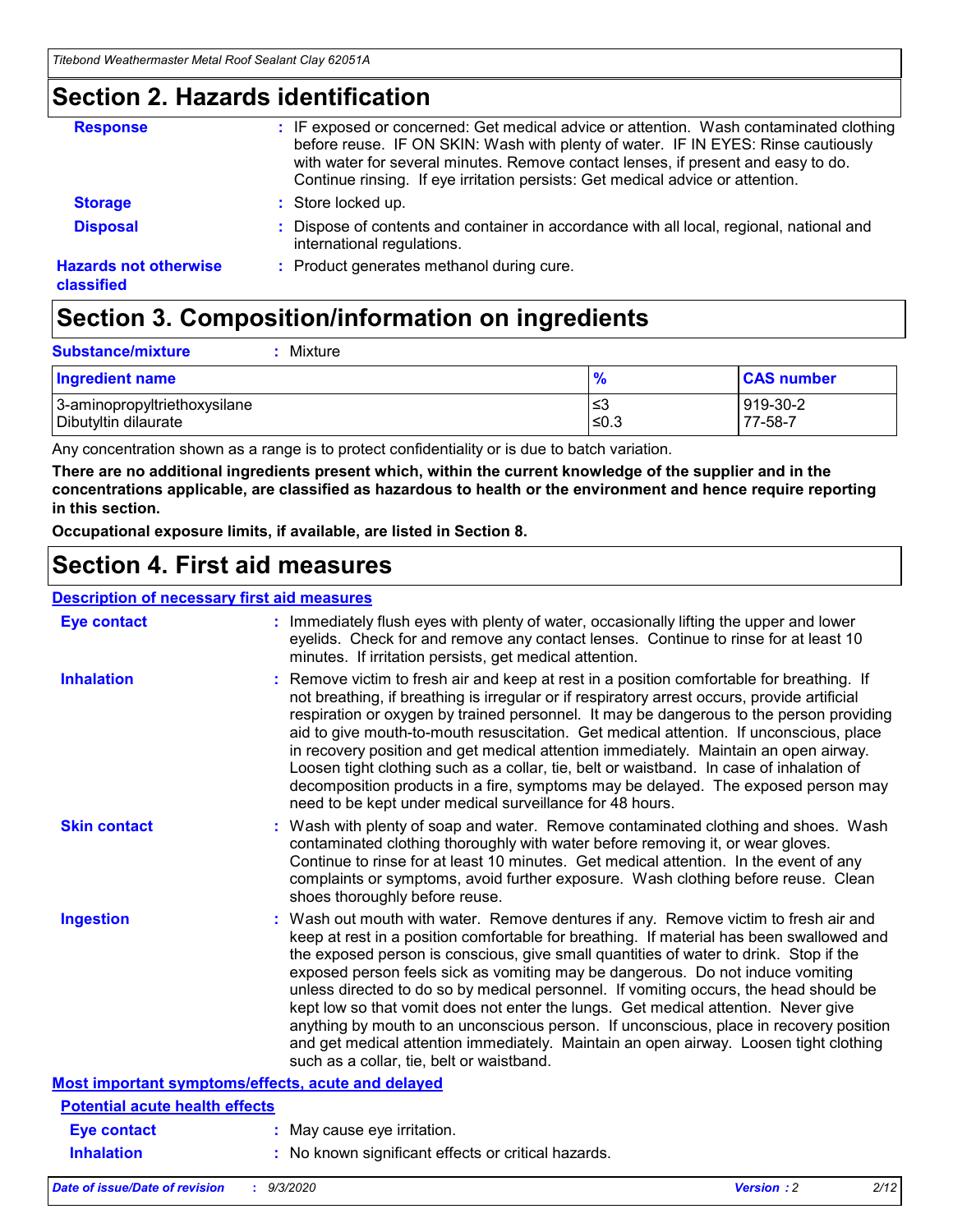| l itebond Weathermaster Metal Roof Sealant Clay 62051A |                                                                                                                                                                                                                                                                                                                                                                                                                 |
|--------------------------------------------------------|-----------------------------------------------------------------------------------------------------------------------------------------------------------------------------------------------------------------------------------------------------------------------------------------------------------------------------------------------------------------------------------------------------------------|
| <b>Section 4. First aid measures</b>                   |                                                                                                                                                                                                                                                                                                                                                                                                                 |
| <b>Skin contact</b>                                    | : May cause skin irritation.                                                                                                                                                                                                                                                                                                                                                                                    |
| <b>Ingestion</b>                                       | : No known significant effects or critical hazards.                                                                                                                                                                                                                                                                                                                                                             |
| <b>Over-exposure signs/symptoms</b>                    |                                                                                                                                                                                                                                                                                                                                                                                                                 |
| <b>Eye contact</b>                                     | : Adverse symptoms may include the following:<br>irritation<br>watering<br>redness                                                                                                                                                                                                                                                                                                                              |
| <b>Inhalation</b>                                      | : Adverse symptoms may include the following:<br>reduced fetal weight<br>increase in fetal deaths<br>skeletal malformations                                                                                                                                                                                                                                                                                     |
| <b>Skin contact</b>                                    | Adverse symptoms may include the following:<br>irritation<br>redness<br>reduced fetal weight<br>increase in fetal deaths<br>skeletal malformations                                                                                                                                                                                                                                                              |
| <b>Ingestion</b>                                       | : Adverse symptoms may include the following:<br>reduced fetal weight<br>increase in fetal deaths<br>skeletal malformations                                                                                                                                                                                                                                                                                     |
|                                                        | Indication of immediate medical attention and special treatment needed, if necessary                                                                                                                                                                                                                                                                                                                            |
| <b>Notes to physician</b>                              | : In case of inhalation of decomposition products in a fire, symptoms may be delayed.<br>The exposed person may need to be kept under medical surveillance for 48 hours.                                                                                                                                                                                                                                        |
| <b>Specific treatments</b>                             | : No specific treatment.                                                                                                                                                                                                                                                                                                                                                                                        |
| <b>Protection of first-aiders</b>                      | : No action shall be taken involving any personal risk or without suitable training. If it is<br>suspected that fumes are still present, the rescuer should wear an appropriate mask or<br>self-contained breathing apparatus. It may be dangerous to the person providing aid to<br>give mouth-to-mouth resuscitation. Wash contaminated clothing thoroughly with water<br>before removing it, or wear gloves. |

**See toxicological information (Section 11)**

### **Section 5. Fire-fighting measures**

| <b>Extinguishing media</b>                               |                                                                                                                                                                                                   |
|----------------------------------------------------------|---------------------------------------------------------------------------------------------------------------------------------------------------------------------------------------------------|
| <b>Suitable extinguishing</b><br>media                   | : Use an extinguishing agent suitable for the surrounding fire.                                                                                                                                   |
| <b>Unsuitable extinguishing</b><br>media                 | : None known.                                                                                                                                                                                     |
| <b>Specific hazards arising</b><br>from the chemical     | : In a fire or if heated, a pressure increase will occur and the container may burst.                                                                                                             |
| <b>Hazardous thermal</b><br>decomposition products       | Decomposition products may include the following materials:<br>carbon dioxide<br>carbon monoxide<br>nitrogen oxides<br>metal oxide/oxides                                                         |
| <b>Special protective actions</b><br>for fire-fighters   | Promptly isolate the scene by removing all persons from the vicinity of the incident if<br>there is a fire. No action shall be taken involving any personal risk or without suitable<br>training. |
| <b>Special protective</b><br>equipment for fire-fighters | Fire-fighters should wear appropriate protective equipment and self-contained breathing<br>apparatus (SCBA) with a full face-piece operated in positive pressure mode.                            |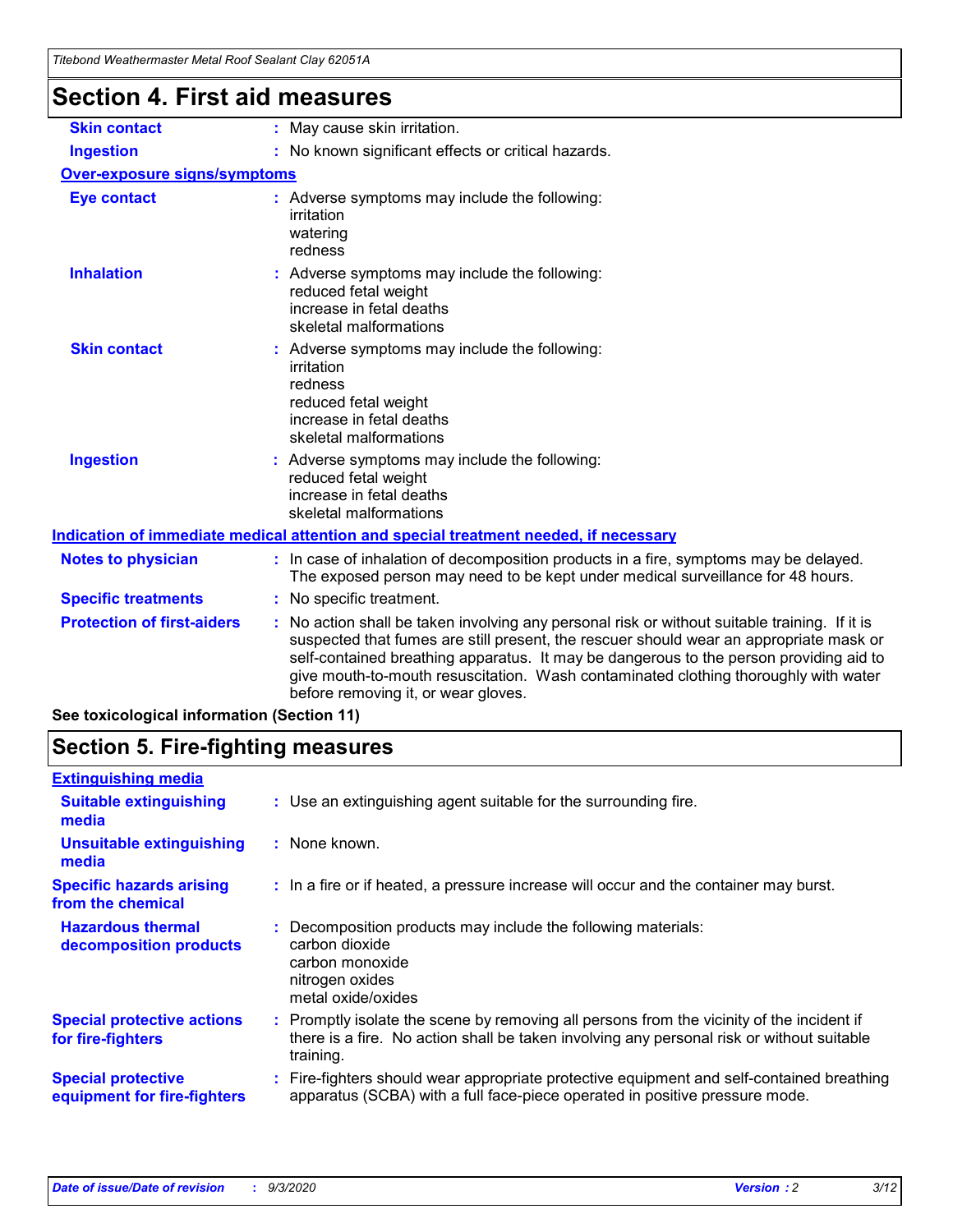### **Section 6. Accidental release measures**

|                                                              | Personal precautions, protective equipment and emergency procedures                                                                                                                                                                                                                                                                                                                                                                                                                                                                                                                                                                                                                                          |  |  |  |
|--------------------------------------------------------------|--------------------------------------------------------------------------------------------------------------------------------------------------------------------------------------------------------------------------------------------------------------------------------------------------------------------------------------------------------------------------------------------------------------------------------------------------------------------------------------------------------------------------------------------------------------------------------------------------------------------------------------------------------------------------------------------------------------|--|--|--|
| For non-emergency<br>personnel                               | : No action shall be taken involving any personal risk or without suitable training.<br>Evacuate surrounding areas. Keep unnecessary and unprotected personnel from<br>entering. Do not touch or walk through spilled material. Avoid breathing vapor or mist.<br>Provide adequate ventilation. Wear appropriate respirator when ventilation is<br>inadequate. Put on appropriate personal protective equipment.                                                                                                                                                                                                                                                                                             |  |  |  |
| For emergency responders                                     | : If specialized clothing is required to deal with the spillage, take note of any information in<br>Section 8 on suitable and unsuitable materials. See also the information in "For non-<br>emergency personnel".                                                                                                                                                                                                                                                                                                                                                                                                                                                                                           |  |  |  |
| <b>Environmental precautions</b>                             | : Avoid dispersal of spilled material and runoff and contact with soil, waterways, drains<br>and sewers. Inform the relevant authorities if the product has caused environmental<br>pollution (sewers, waterways, soil or air).                                                                                                                                                                                                                                                                                                                                                                                                                                                                              |  |  |  |
| <b>Methods and materials for containment and cleaning up</b> |                                                                                                                                                                                                                                                                                                                                                                                                                                                                                                                                                                                                                                                                                                              |  |  |  |
| <b>Small spill</b>                                           | : Stop leak if without risk. Move containers from spill area. Dilute with water and mop up<br>if water-soluble. Alternatively, or if water-insoluble, absorb with an inert dry material and<br>place in an appropriate waste disposal container. Dispose of via a licensed waste<br>disposal contractor.                                                                                                                                                                                                                                                                                                                                                                                                     |  |  |  |
| <b>Large spill</b>                                           | : Stop leak if without risk. Move containers from spill area. Approach release from<br>upwind. Prevent entry into sewers, water courses, basements or confined areas. Wash<br>spillages into an effluent treatment plant or proceed as follows. Contain and collect<br>spillage with non-combustible, absorbent material e.g. sand, earth, vermiculite or<br>diatomaceous earth and place in container for disposal according to local regulations<br>(see Section 13). Dispose of via a licensed waste disposal contractor. Contaminated<br>absorbent material may pose the same hazard as the spilled product. Note: see<br>Section 1 for emergency contact information and Section 13 for waste disposal. |  |  |  |

### **Section 7. Handling and storage**

#### **Precautions for safe handling**

| <b>Protective measures</b>                                                       | : Put on appropriate personal protective equipment (see Section 8). Persons with a<br>history of skin sensitization problems should not be employed in any process in which<br>this product is used. Avoid exposure - obtain special instructions before use. Avoid<br>exposure during pregnancy. Do not handle until all safety precautions have been read<br>and understood. Do not get in eyes or on skin or clothing. Do not ingest. Avoid<br>breathing vapor or mist. If during normal use the material presents a respiratory hazard,<br>use only with adequate ventilation or wear appropriate respirator. Keep in the original<br>container or an approved alternative made from a compatible material, kept tightly<br>closed when not in use. Empty containers retain product residue and can be hazardous.<br>Do not reuse container. |
|----------------------------------------------------------------------------------|--------------------------------------------------------------------------------------------------------------------------------------------------------------------------------------------------------------------------------------------------------------------------------------------------------------------------------------------------------------------------------------------------------------------------------------------------------------------------------------------------------------------------------------------------------------------------------------------------------------------------------------------------------------------------------------------------------------------------------------------------------------------------------------------------------------------------------------------------|
| <b>Advice on general</b><br>occupational hygiene                                 | : Eating, drinking and smoking should be prohibited in areas where this material is<br>handled, stored and processed. Workers should wash hands and face before eating,<br>drinking and smoking. Remove contaminated clothing and protective equipment before<br>entering eating areas. See also Section 8 for additional information on hygiene<br>measures.                                                                                                                                                                                                                                                                                                                                                                                                                                                                                    |
| <b>Conditions for safe storage,</b><br>including any<br><i>incompatibilities</i> | Store between the following temperatures: 0 to 120°C (32 to 248°F). Store in<br>accordance with local regulations. Store in original container protected from direct<br>sunlight in a dry, cool and well-ventilated area, away from incompatible materials (see<br>Section 10) and food and drink. Store locked up. Keep container tightly closed and<br>sealed until ready for use. Containers that have been opened must be carefully<br>resealed and kept upright to prevent leakage. Do not store in unlabeled containers.<br>Use appropriate containment to avoid environmental contamination. See Section 10 for<br>incompatible materials before handling or use.                                                                                                                                                                         |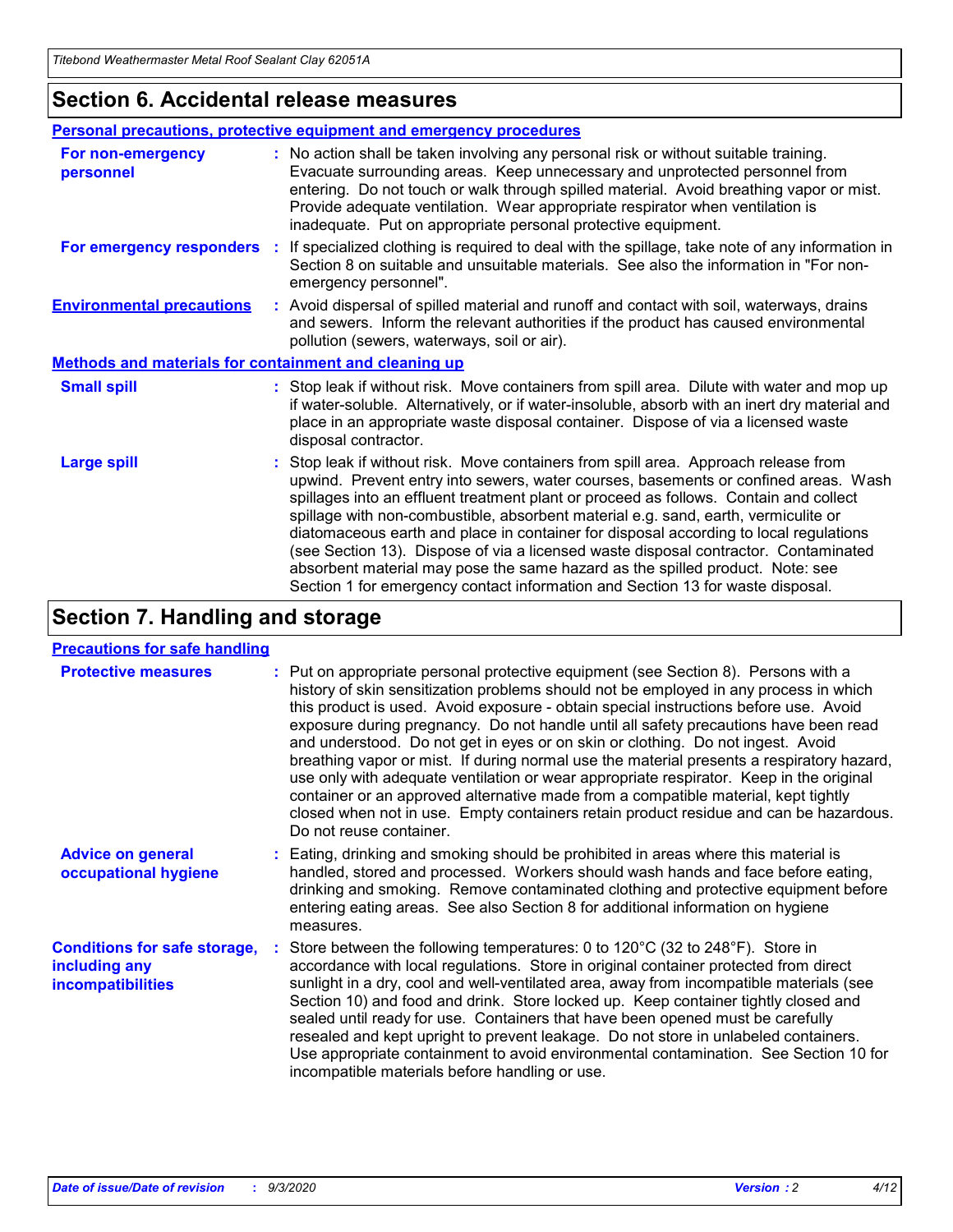# **Section 8. Exposure controls/personal protection**

#### **Control parameters**

#### **Occupational exposure limits**

| <b>Ingredient name</b>                               |    |                        | <b>Exposure limits</b>                                                                                                                                                                                                                                                                                                                                                                                                                                                                                                                                                                                                 |
|------------------------------------------------------|----|------------------------|------------------------------------------------------------------------------------------------------------------------------------------------------------------------------------------------------------------------------------------------------------------------------------------------------------------------------------------------------------------------------------------------------------------------------------------------------------------------------------------------------------------------------------------------------------------------------------------------------------------------|
| 3-aminopropyltriethoxysilane<br>Dibutyltin dilaurate |    |                        | None.<br>ACGIH TLV (United States, 3/2020). Absorbed through skin.<br>Notes: as Sn<br>TWA: $0.1 \text{ mg/m}^3$ , (as Sn) 8 hours.<br>STEL: 0.2 mg/m <sup>3</sup> , (as Sn) 15 minutes.<br>NIOSH REL (United States, 10/2016). Absorbed through skin.<br>Notes: as Sn<br>TWA: 0.1 mg/m <sup>3</sup> , (as Sn) 10 hours.<br>OSHA PEL (United States, 5/2018). Notes: as Sn<br>TWA: $0.1 \text{ mg/m}^3$ , (as Sn) 8 hours.<br>OSHA PEL 1989 (United States, 3/1989). Absorbed through skin.<br>Notes: measured as Sn<br>TWA: 0.1 mg/m <sup>3</sup> , (measured as Sn) 8 hours. Form: Organic                            |
| <b>Appropriate engineering</b><br>controls           |    |                        | : If user operations generate dust, fumes, gas, vapor or mist, use process enclosures,<br>local exhaust ventilation or other engineering controls to keep worker exposure to<br>airborne contaminants below any recommended or statutory limits.                                                                                                                                                                                                                                                                                                                                                                       |
| <b>Environmental exposure</b><br>controls            |    |                        | Emissions from ventilation or work process equipment should be checked to ensure<br>they comply with the requirements of environmental protection legislation. In some<br>cases, fume scrubbers, filters or engineering modifications to the process equipment<br>will be necessary to reduce emissions to acceptable levels.                                                                                                                                                                                                                                                                                          |
| <b>Individual protection measures</b>                |    |                        |                                                                                                                                                                                                                                                                                                                                                                                                                                                                                                                                                                                                                        |
| <b>Hygiene measures</b>                              |    |                        | : Wash hands, forearms and face thoroughly after handling chemical products, before<br>eating, smoking and using the lavatory and at the end of the working period.<br>Appropriate techniques should be used to remove potentially contaminated clothing.<br>Contaminated work clothing should not be allowed out of the workplace. Wash<br>contaminated clothing before reusing. Ensure that eyewash stations and safety<br>showers are close to the workstation location.                                                                                                                                            |
| <b>Eye/face protection</b>                           |    |                        | : Safety eyewear complying with an approved standard should be used when a risk<br>assessment indicates this is necessary to avoid exposure to liquid splashes, mists,<br>gases or dusts. If contact is possible, the following protection should be worn, unless<br>the assessment indicates a higher degree of protection: chemical splash goggles.                                                                                                                                                                                                                                                                  |
| <b>Skin protection</b>                               |    |                        |                                                                                                                                                                                                                                                                                                                                                                                                                                                                                                                                                                                                                        |
| <b>Hand protection</b>                               |    |                        | : Chemical-resistant, impervious gloves complying with an approved standard should be<br>worn at all times when handling chemical products if a risk assessment indicates this is<br>necessary. Considering the parameters specified by the glove manufacturer, check<br>during use that the gloves are still retaining their protective properties. It should be<br>noted that the time to breakthrough for any glove material may be different for different<br>glove manufacturers. In the case of mixtures, consisting of several substances, the<br>protection time of the gloves cannot be accurately estimated. |
| <b>Body protection</b>                               |    | handling this product. | Personal protective equipment for the body should be selected based on the task being<br>performed and the risks involved and should be approved by a specialist before                                                                                                                                                                                                                                                                                                                                                                                                                                                |
| <b>Other skin protection</b>                         |    |                        | : Appropriate footwear and any additional skin protection measures should be selected<br>based on the task being performed and the risks involved and should be approved by a<br>specialist before handling this product.                                                                                                                                                                                                                                                                                                                                                                                              |
| <b>Respiratory protection</b>                        | ÷. | aspects of use.        | Based on the hazard and potential for exposure, select a respirator that meets the<br>appropriate standard or certification. Respirators must be used according to a<br>respiratory protection program to ensure proper fitting, training, and other important                                                                                                                                                                                                                                                                                                                                                         |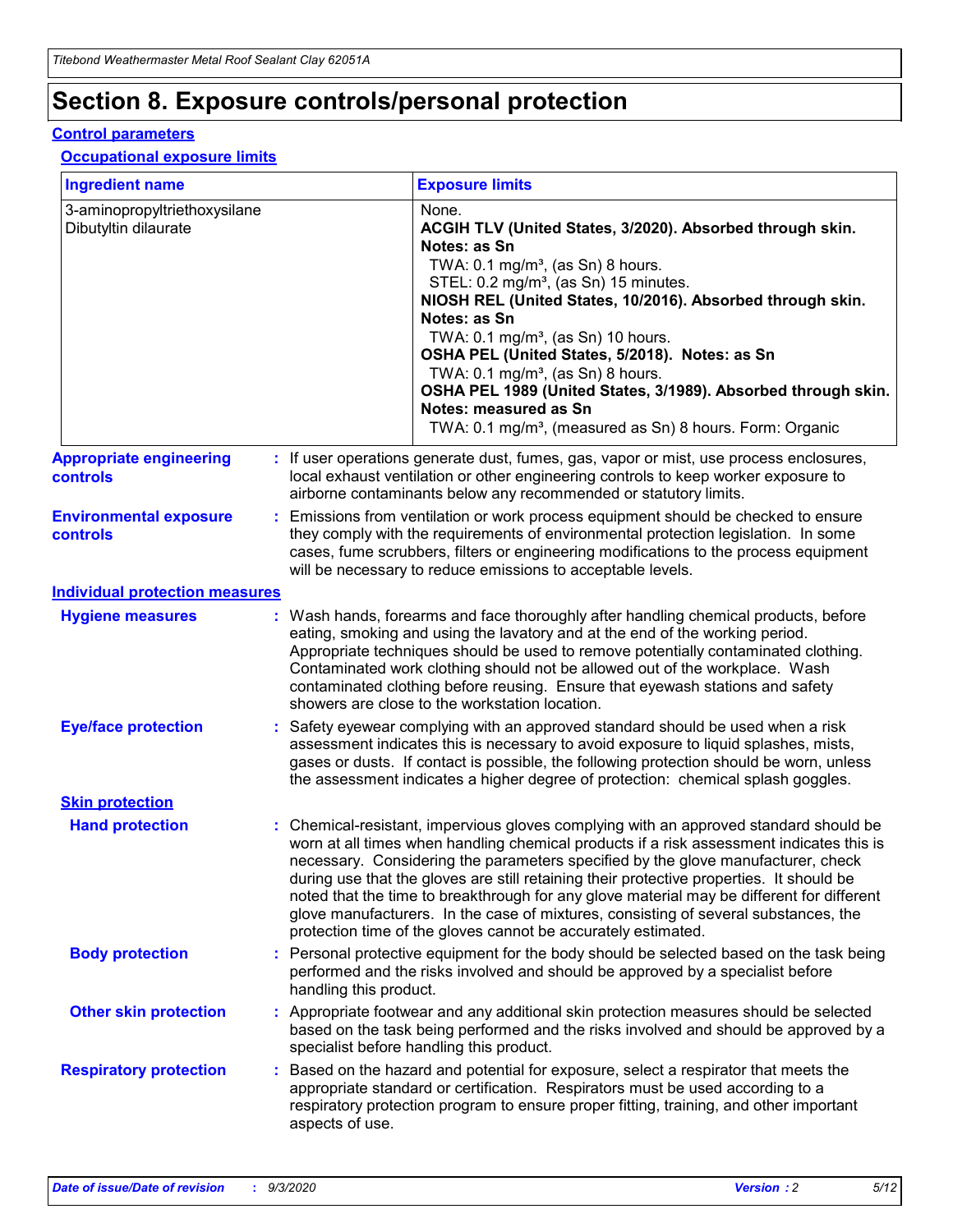### **Section 9. Physical and chemical properties**

#### **Appearance**

| <b>Physical state</b>                             | : Liquid. [Paste.]                                              |
|---------------------------------------------------|-----------------------------------------------------------------|
| <b>Color</b>                                      | Clay.                                                           |
| Odor                                              | Characteristic.                                                 |
| <b>Odor threshold</b>                             | Not available.                                                  |
| pH                                                | Not applicable.                                                 |
| <b>Melting point</b>                              | : Not available.                                                |
| <b>Boiling point</b>                              | : $>200^{\circ}$ C ( $>392^{\circ}$ F)                          |
| <b>Flash point</b>                                | Closed cup: >200°C (>392°F) [Setaflash.]                        |
| <b>Evaporation rate</b>                           | $:$ >1 (butyl acetate = 1)                                      |
| <b>Flammability (solid, gas)</b>                  | : Not available.                                                |
| Lower and upper explosive<br>(flammable) limits   | $:$ Not available.                                              |
| <b>VOC (less water, less</b><br>exempt solvents)  | : 0 g/l                                                         |
| <b>Volatility</b>                                 | $: 0\%$ (w/w)                                                   |
| <b>Vapor density</b>                              | Not available.                                                  |
| <b>Relative density</b>                           | $\frac{1}{2}$ 2.432                                             |
| <b>Solubility</b>                                 | Insoluble in the following materials: cold water and hot water. |
| <b>Solubility in water</b>                        | Not available.                                                  |
| <b>Partition coefficient: n-</b><br>octanol/water | : Not available.                                                |
| <b>Auto-ignition temperature</b>                  | : Not available.                                                |
| <b>Decomposition temperature</b>                  | $:$ Not available.                                              |
| <b>Viscosity</b>                                  | $:$ Not available.                                              |

### **Section 10. Stability and reactivity**

| <b>Reactivity</b>                            |    | : No specific test data related to reactivity available for this product or its ingredients.            |
|----------------------------------------------|----|---------------------------------------------------------------------------------------------------------|
| <b>Chemical stability</b>                    |    | : The product is stable.                                                                                |
| <b>Possibility of hazardous</b><br>reactions |    | : Under normal conditions of storage and use, hazardous reactions will not occur.                       |
| <b>Conditions to avoid</b>                   |    | : No specific data.                                                                                     |
| <b>Incompatible materials</b>                | ٠. | No specific data.                                                                                       |
| <b>Hazardous decomposition</b><br>products   | ÷. | Under normal conditions of storage and use, hazardous decomposition products should<br>not be produced. |

### **Section 11. Toxicological information**

#### **Information on toxicological effects**

#### **Acute toxicity**

| <b>Product/ingredient name</b> | <b>Result</b>           | <b>Species</b> | <b>Dose</b>                | <b>Exposure</b> |
|--------------------------------|-------------------------|----------------|----------------------------|-----------------|
| 3-aminopropyltriethoxysilane   | <b>ILD50 Dermal</b>     | Rabbit         | 4.29 g/kg                  |                 |
| Dibutyltin dilaurate           | ILD50 Oral<br>LD50 Oral | Rat<br>Rat     | $1.57$ g/kg<br>175 $mg/kg$ |                 |
|                                |                         |                |                            |                 |

**Irritation/Corrosion**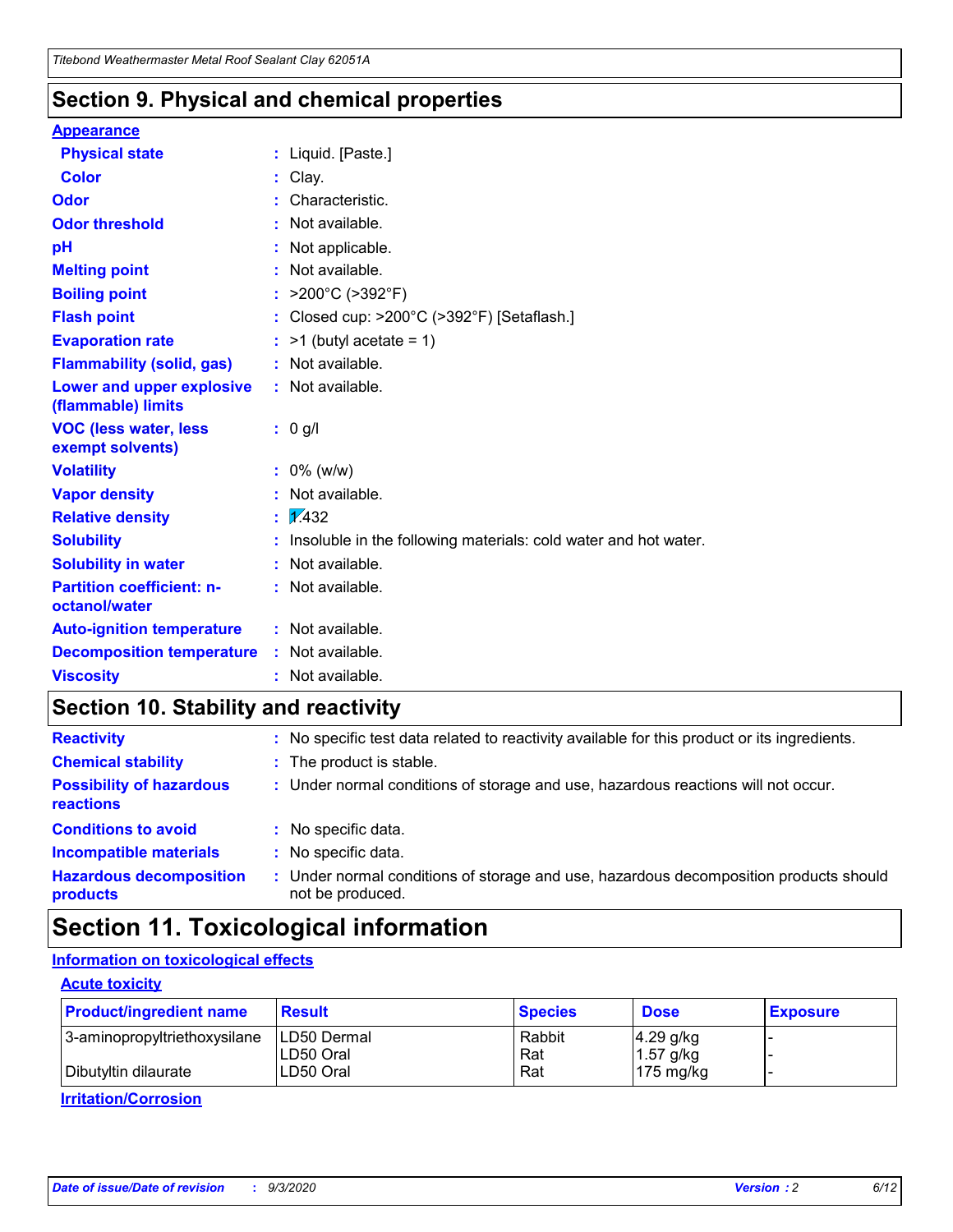# **Section 11. Toxicological information**

| <b>Product/ingredient name</b> | <b>Result</b>                 | <b>Species</b> | <b>Score</b> | <b>Exposure</b>    | <b>Observation</b> |
|--------------------------------|-------------------------------|----------------|--------------|--------------------|--------------------|
| 3-aminopropyltriethoxysilane   | Eyes - Mild irritant          | Rabbit         |              | $100$ mg           |                    |
|                                | Eyes - Severe irritant        | Rabbit         |              | 24 hours 750       |                    |
|                                |                               |                |              | ug                 |                    |
|                                | <b>Skin - Severe irritant</b> | Rabbit         |              | 24 hours 5         | ۰                  |
| Dibutyltin dilaurate           | Eyes - Moderate irritant      | Rabbit         |              | mq<br>24 hours 100 |                    |
|                                |                               |                |              | mg                 |                    |
|                                | Skin - Severe irritant        | Rabbit         |              | 500 mg             |                    |

#### **Sensitization**

Not available.

#### **Mutagenicity**

Not available.

#### **Carcinogenicity**

Not available.

#### **Reproductive toxicity**

Not available.

#### **Teratogenicity**

Not available.

#### **Specific target organ toxicity (single exposure)**

Not available.

#### **Specific target organ toxicity (repeated exposure)**

| <b>Name</b>                                                                         |                                                                            | <b>Category</b>                                     | <b>Route of</b><br>exposure | <b>Target organs</b> |  |  |
|-------------------------------------------------------------------------------------|----------------------------------------------------------------------------|-----------------------------------------------------|-----------------------------|----------------------|--|--|
| Dibutyltin dilaurate                                                                |                                                                            | Category 1                                          |                             | respiratory system   |  |  |
| <b>Aspiration hazard</b><br>Not available.                                          |                                                                            |                                                     |                             |                      |  |  |
| <b>Information on the likely</b><br>routes of exposure                              | : Not available.                                                           |                                                     |                             |                      |  |  |
| <b>Potential acute health effects</b>                                               |                                                                            |                                                     |                             |                      |  |  |
| <b>Eye contact</b>                                                                  | : May cause eye irritation.                                                |                                                     |                             |                      |  |  |
| <b>Inhalation</b>                                                                   |                                                                            | : No known significant effects or critical hazards. |                             |                      |  |  |
| <b>Skin contact</b>                                                                 |                                                                            | : May cause skin irritation.                        |                             |                      |  |  |
| <b>Ingestion</b>                                                                    |                                                                            | : No known significant effects or critical hazards. |                             |                      |  |  |
| <b>Symptoms related to the physical, chemical and toxicological characteristics</b> |                                                                            |                                                     |                             |                      |  |  |
| <b>Eye contact</b>                                                                  | irritation<br>watering<br>redness                                          | : Adverse symptoms may include the following:       |                             |                      |  |  |
| <b>Inhalation</b>                                                                   | reduced fetal weight<br>increase in fetal deaths<br>skeletal malformations | : Adverse symptoms may include the following:       |                             |                      |  |  |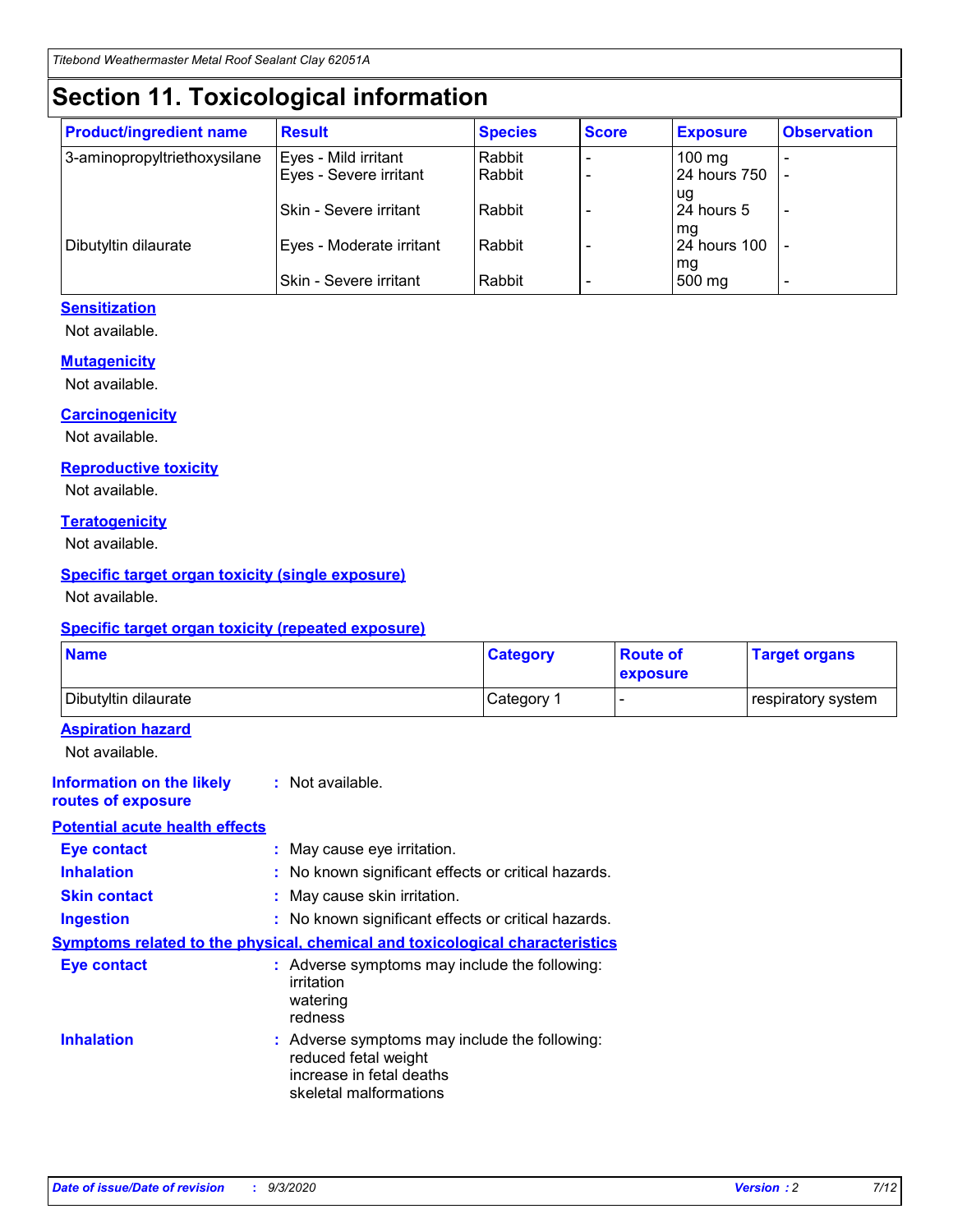*Titebond Weathermaster Metal Roof Sealant Clay 62051A*

# **Section 11. Toxicological information**

| <b>Skin contact</b>                     | : Adverse symptoms may include the following:<br>irritation                                            |
|-----------------------------------------|--------------------------------------------------------------------------------------------------------|
|                                         | redness                                                                                                |
|                                         | reduced fetal weight                                                                                   |
|                                         | increase in fetal deaths                                                                               |
|                                         | skeletal malformations                                                                                 |
| <b>Ingestion</b>                        | : Adverse symptoms may include the following:<br>reduced fetal weight                                  |
|                                         | increase in fetal deaths                                                                               |
|                                         | skeletal malformations                                                                                 |
|                                         | Delayed and immediate effects and also chronic effects from short and long term exposure               |
| <b>Short term exposure</b>              |                                                                                                        |
| <b>Potential immediate</b><br>effects   | : Not available.                                                                                       |
| <b>Potential delayed effects</b>        | : Not available.                                                                                       |
| Long term exposure                      |                                                                                                        |
| <b>Potential immediate</b><br>effects   | : Not available.                                                                                       |
| <b>Potential delayed effects</b>        | : Not available.                                                                                       |
| <b>Potential chronic health effects</b> |                                                                                                        |
| Not available.                          |                                                                                                        |
| <b>General</b>                          | Once sensitized, a severe allergic reaction may occur when subsequently exposed to<br>very low levels. |
| <b>Carcinogenicity</b>                  | No known significant effects or critical hazards.                                                      |
| <b>Mutagenicity</b>                     | : No known significant effects or critical hazards.                                                    |
| <b>Teratogenicity</b>                   | May damage the unborn child.                                                                           |
| <b>Developmental effects</b>            | : No known significant effects or critical hazards.                                                    |
| <b>Fertility effects</b>                | : May damage fertility.                                                                                |
| <b>Numerical measures of toxicity</b>   |                                                                                                        |
| <b>Acute toxicity estimates</b>         |                                                                                                        |
| Not ovoilable                           |                                                                                                        |

Not available.

# **Section 12. Ecological information**

#### **Toxicity**

| <b>Product/ingredient name</b> | <b>Result</b>                                       | <b>Species</b>               | <b>Exposure</b>       |
|--------------------------------|-----------------------------------------------------|------------------------------|-----------------------|
| Dibutyltin dilaurate           | $ CC50>3$ mg/l<br>Chronic EC10 > 2 mg/l Fresh water | Algae<br>Algae - Desmodesmus | 72 hours<br>196 hours |
|                                |                                                     | <b>I</b> subspicatus         |                       |

#### **Persistence and degradability**

| <b>Product/ingredient name</b> | <b>Test</b>                                                                    | <b>Result</b>  |                   | <b>Dose</b> | <b>Inoculum</b>         |
|--------------------------------|--------------------------------------------------------------------------------|----------------|-------------------|-------------|-------------------------|
| Dibutyltin dilaurate           | OECD 301F<br>Ready<br>Biodegradability -<br>Manometric<br>Respirometry<br>Test | 23 % - 28 days |                   |             |                         |
| <b>Product/ingredient name</b> | <b>Aquatic half-life</b>                                                       |                | <b>Photolysis</b> |             | <b>Biodegradability</b> |
| Dibutyltin dilaurate           |                                                                                |                |                   |             | <b>Inherent</b>         |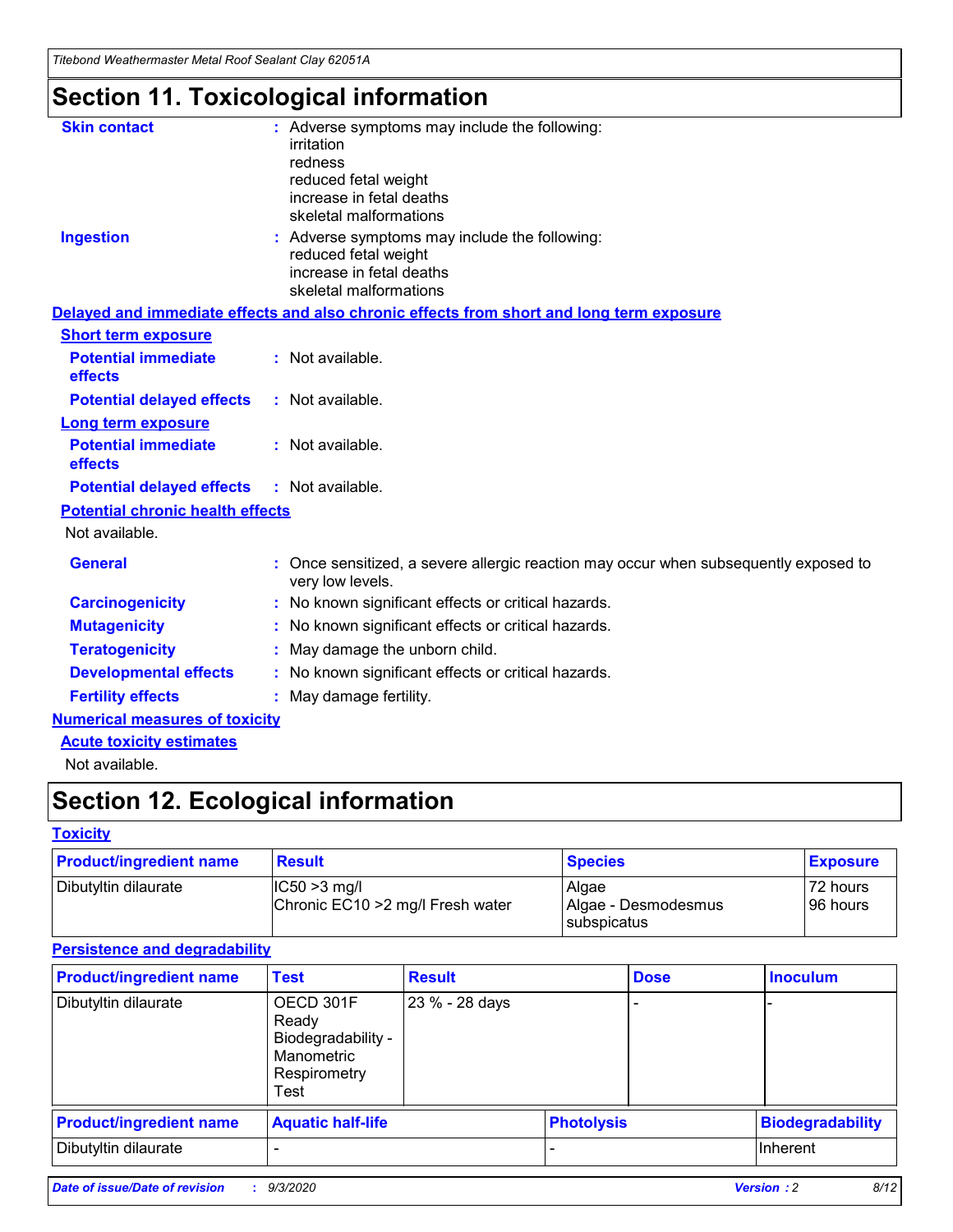# **Section 12. Ecological information**

#### **Bioaccumulative potential**

| <b>Product/ingredient name</b> | $LoaPow$ | <b>BCF</b> | <b>Potential</b> |
|--------------------------------|----------|------------|------------------|
| 3-aminopropyltriethoxysilane   | 1.7      | 3.4        | low              |
| Dibutyltin dilaurate           | 4.44     | 2.91       | low              |

#### **Mobility in soil**

| <b>MODINA IN SON</b>                                          |                                                     |
|---------------------------------------------------------------|-----------------------------------------------------|
| <b>Soil/water partition</b><br>coefficient (K <sub>oc</sub> ) | : Not available.                                    |
| <b>Other adverse effects</b>                                  | : No known significant effects or critical hazards. |

### **Section 13. Disposal considerations**

**Disposal methods :**

The generation of waste should be avoided or minimized wherever possible. Disposal of this product, solutions and any by-products should at all times comply with the requirements of environmental protection and waste disposal legislation and any regional local authority requirements. Dispose of surplus and non-recyclable products via a licensed waste disposal contractor. Waste should not be disposed of untreated to the sewer unless fully compliant with the requirements of all authorities with jurisdiction. Waste packaging should be recycled. Incineration or landfill should only be considered when recycling is not feasible. This material and its container must be disposed of in a safe way. Care should be taken when handling emptied containers that have not been cleaned or rinsed out. Empty containers or liners may retain some product residues. Avoid dispersal of spilled material and runoff and contact with soil, waterways, drains and sewers.

### **Section 14. Transport information**

|                                      | <b>DOT</b><br><b>Classification</b> | <b>TDG</b><br><b>Classification</b> | <b>Mexico</b><br><b>Classification</b> | <b>ADR/RID</b>           | <b>IMDG</b>              | <b>IATA</b>    |
|--------------------------------------|-------------------------------------|-------------------------------------|----------------------------------------|--------------------------|--------------------------|----------------|
| <b>UN number</b>                     | Not regulated.                      | Not regulated.                      | Not regulated.                         | Not regulated.           | Not regulated.           | Not regulated. |
| <b>UN proper</b><br>shipping name    |                                     |                                     |                                        |                          |                          |                |
| <b>Transport</b><br>hazard class(es) |                                     | $\overline{\phantom{0}}$            | $\qquad \qquad \blacksquare$           | $\overline{\phantom{0}}$ | $\overline{\phantom{0}}$ |                |
| <b>Packing group</b>                 |                                     |                                     |                                        |                          |                          |                |
| <b>Environmental</b><br>hazards      | No.                                 | No.                                 | No.                                    | No.                      | No.                      | No.            |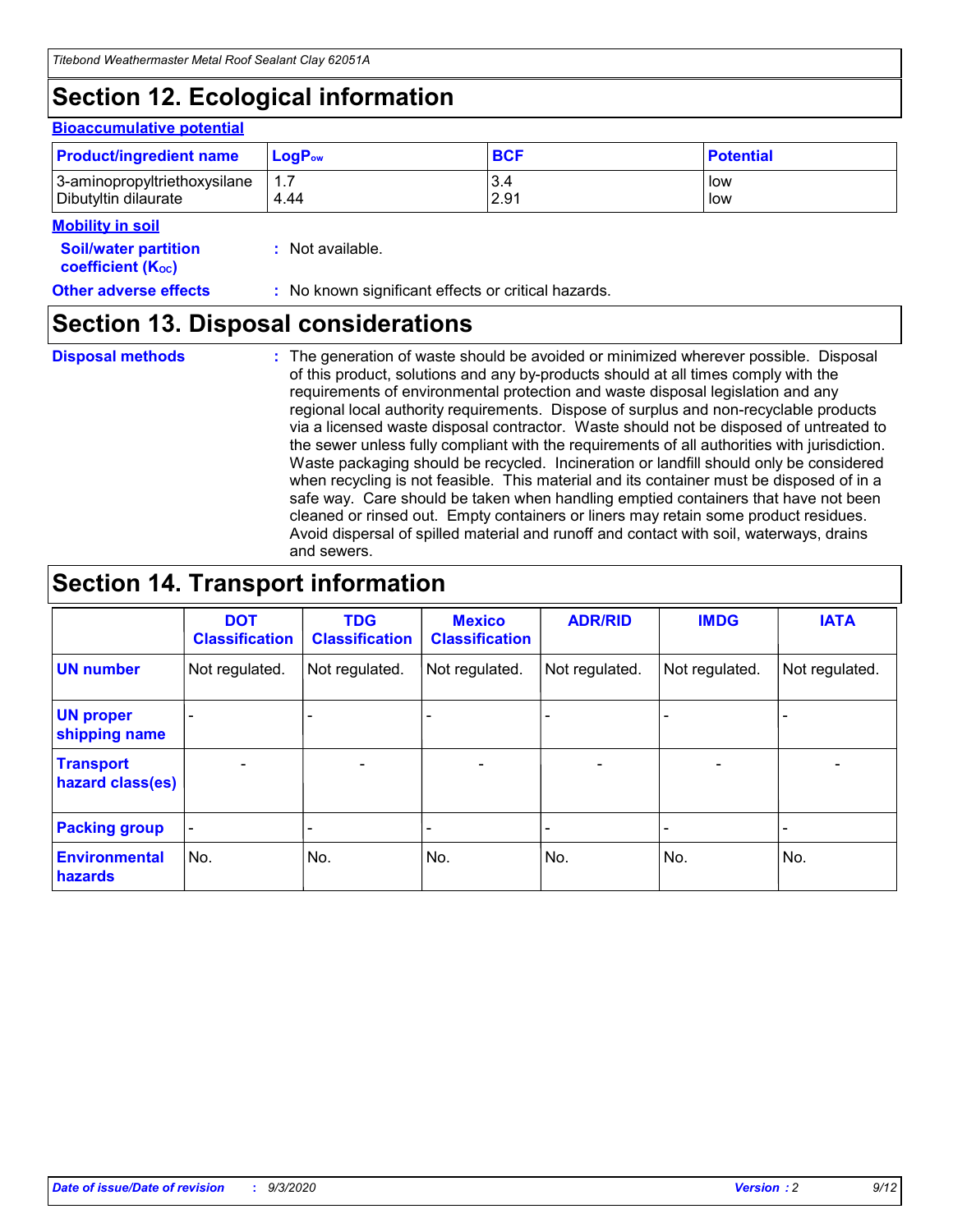### **Section 15. Regulatory information**

#### **U.S. Federal regulations**

#### **SARA 302/304**

#### **Composition/information on ingredients**

No products were found.

| SARA 304 RQ | Not applicable. |
|-------------|-----------------|
|-------------|-----------------|

#### **SARA 311/312**

**Classification :** EYE IRRITATION - Category 2B SKIN SENSITIZATION - Category 1 TOXIC TO REPRODUCTION - Category 1B HNOC - Product generates methanol during cure.

#### **Composition/information on ingredients**

| <b>Name</b>                  | $\frac{9}{6}$ | <b>Classification</b>                                                                                                                                                                                                                                                                                      |
|------------------------------|---------------|------------------------------------------------------------------------------------------------------------------------------------------------------------------------------------------------------------------------------------------------------------------------------------------------------------|
| 3-aminopropyltriethoxysilane | $\leq$ 3      | <b>FLAMMABLE LIQUIDS - Category 4</b><br><b>ACUTE TOXICITY (oral) - Category 4</b><br><b>SKIN IRRITATION - Category 2</b><br>EYE IRRITATION - Category 2A                                                                                                                                                  |
| Dibutyltin dilaurate         | ≤0.3          | <b>ACUTE TOXICITY (oral) - Category 3</b><br>SKIN CORROSION - Category 1C<br>SERIOUS EYE DAMAGE - Category 1<br>SKIN SENSITIZATION - Category 1<br><b>GERM CELL MUTAGENICITY - Category 2</b><br>TOXIC TO REPRODUCTION - Category 1B<br>SPECIFIC TARGET ORGAN TOXICITY (REPEATED<br>EXPOSURE) - Category 1 |

#### **State regulations**

**Massachusetts :**

: None of the components are listed.

**New York :** None of the components are listed. **New Jersey :** None of the components are listed.

**Pennsylvania :** None of the components are listed.

#### **California Prop. 65**

WARNING: This product can expose you to methanol, which is known to the State of California to cause birth defects or other reproductive harm. For more information go to www.P65Warnings.ca.gov.

| Ingredient name | No significant risk Maximum<br>level | acceptable dosage<br><b>level</b> |
|-----------------|--------------------------------------|-----------------------------------|
| I methanol      |                                      | Yes.                              |

#### **International regulations**

**Chemical Weapon Convention List Schedules I, II & III Chemicals** Not listed.

#### **Montreal Protocol**

Not listed.

**Stockholm Convention on Persistent Organic Pollutants**

Not listed.

#### **UNECE Aarhus Protocol on POPs and Heavy Metals** Not listed.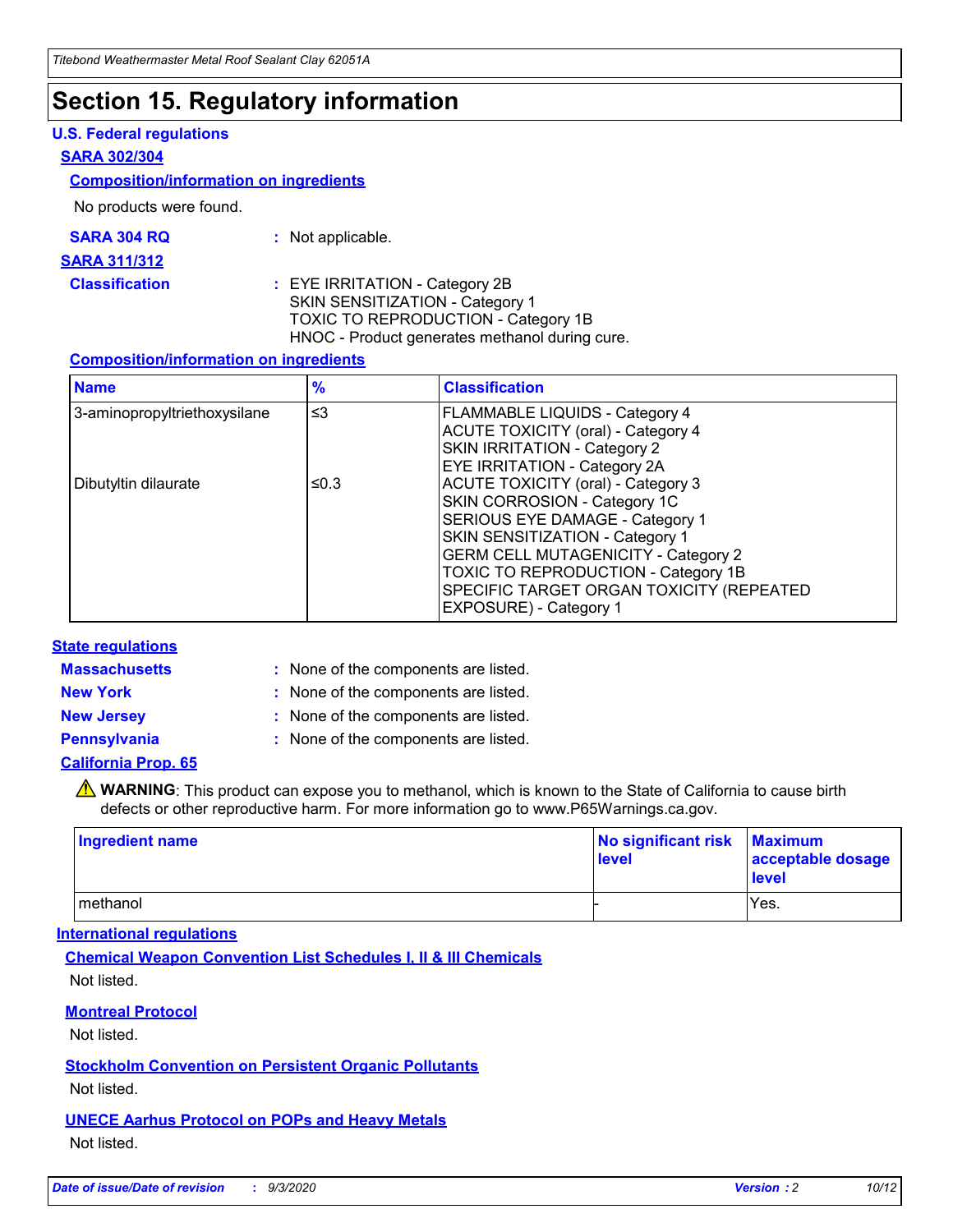### **Section 15. Regulatory information**

#### **Inventory list**

- 
- **China :** Not determined.

**United States TSCA 8(b) inventory**

**:** All components are active or exempted.

# **Section 16. Other information**





**Caution: HMIS® ratings are based on a 0-4 rating scale, with 0 representing minimal hazards or risks, and 4 representing significant hazards or risks. Although HMIS® ratings and the associated label are not required on SDSs or products leaving a facility under 29 CFR 1910.1200, the preparer may choose to provide them. HMIS® ratings are to be used with a fully implemented HMIS® program. HMIS® is a registered trademark and service mark of the American Coatings Association, Inc.**

**The customer is responsible for determining the PPE code for this material. For more information on HMIS® Personal Protective Equipment (PPE) codes, consult the HMIS® Implementation Manual.**

**National Fire Protection Association (U.S.A.)**



**Reprinted with permission from NFPA 704-2001, Identification of the Hazards of Materials for Emergency Response Copyright ©1997, National Fire Protection Association, Quincy, MA 02269. This reprinted material is not the complete and official position of the National Fire Protection Association, on the referenced subject which is represented only by the standard in its entirety.**

**Copyright ©2001, National Fire Protection Association, Quincy, MA 02269. This warning system is intended to be interpreted and applied only by properly trained individuals to identify fire, health and reactivity hazards of chemicals. The user is referred to certain limited number of chemicals with recommended classifications in NFPA 49 and NFPA 325, which would be used as a guideline only. Whether the chemicals are classified by NFPA or not, anyone using the 704 systems to classify chemicals does so at their own risk.**

#### **Procedure used to derive the classification**

| <b>Classification</b>                                                                                         | <b>Justification</b>                                  |
|---------------------------------------------------------------------------------------------------------------|-------------------------------------------------------|
| <b>EYE IRRITATION - Category 2B</b><br>SKIN SENSITIZATION - Category 1<br>TOXIC TO REPRODUCTION - Category 1B | Expert judgment<br>Expert judgment<br>Expert judgment |
| <b>History</b>                                                                                                |                                                       |

| .                                 |             |
|-----------------------------------|-------------|
| <b>Date of printing</b>           | : 4/22/2022 |
| Date of issue/Date of<br>revision | : 9/3/2020  |
| Date of previous issue            | : 9/3/2020  |
| <b>Version</b>                    | $\cdot$ 2   |
|                                   |             |